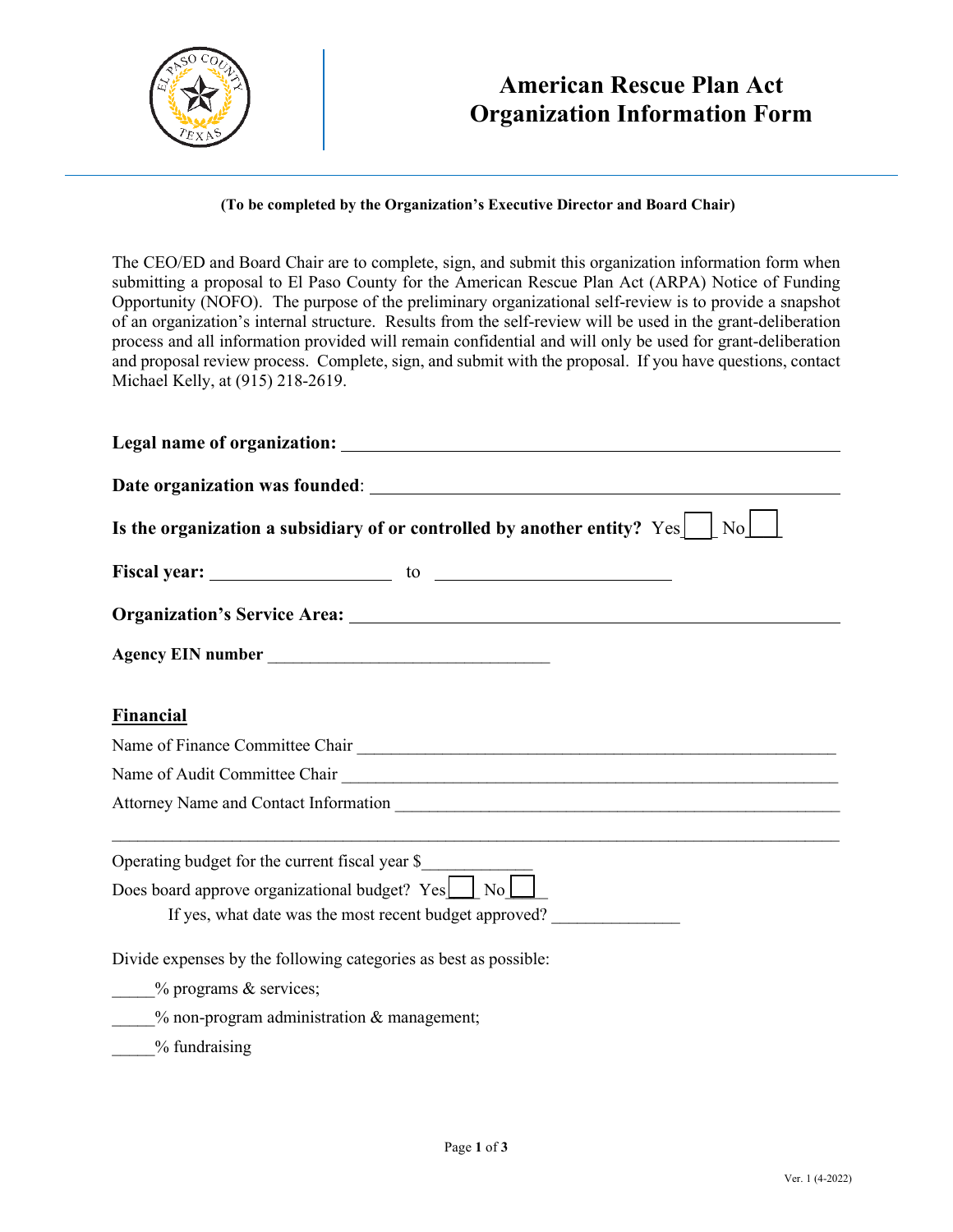### **Private Funding**

What is your fundraising goal from private (non-government) sources for this fiscal year? \$

Did the organization meet the fundraising goal from private (non-government) sources last year?  $Yes$  No

Please share the number and total dollar amount of government grants and contracts the organization received in the most recently completed last fiscal year. This can be uploaded with the other supporting organization documentation.

### **Government Funding**

List the three largest government grants or contracts received during 2021.

| Grant 2:                                                                                                                                     |
|----------------------------------------------------------------------------------------------------------------------------------------------|
|                                                                                                                                              |
| Grant 3:                                                                                                                                     |
| Year of most recent single audit:                                                                                                            |
| Number of employees and volunteers locally during 2020: $F/T$ $P/T$<br>Vol                                                                   |
| Number of employees and volunteers locally during 2021: F/T P/T<br>Vol                                                                       |
| Has the organization had a deficit budget in the past 5 years? Yes $\begin{bmatrix}   & N_0  \end{bmatrix}$<br>If yes, how was this covered? |

What significant changes has the organization experienced in the past 12 months?

What is the organization's major challenge right now?

What do you see as the most serious threat to the organization in the next few years?

When was the last time the CEO/ED was evaluated and by whom?